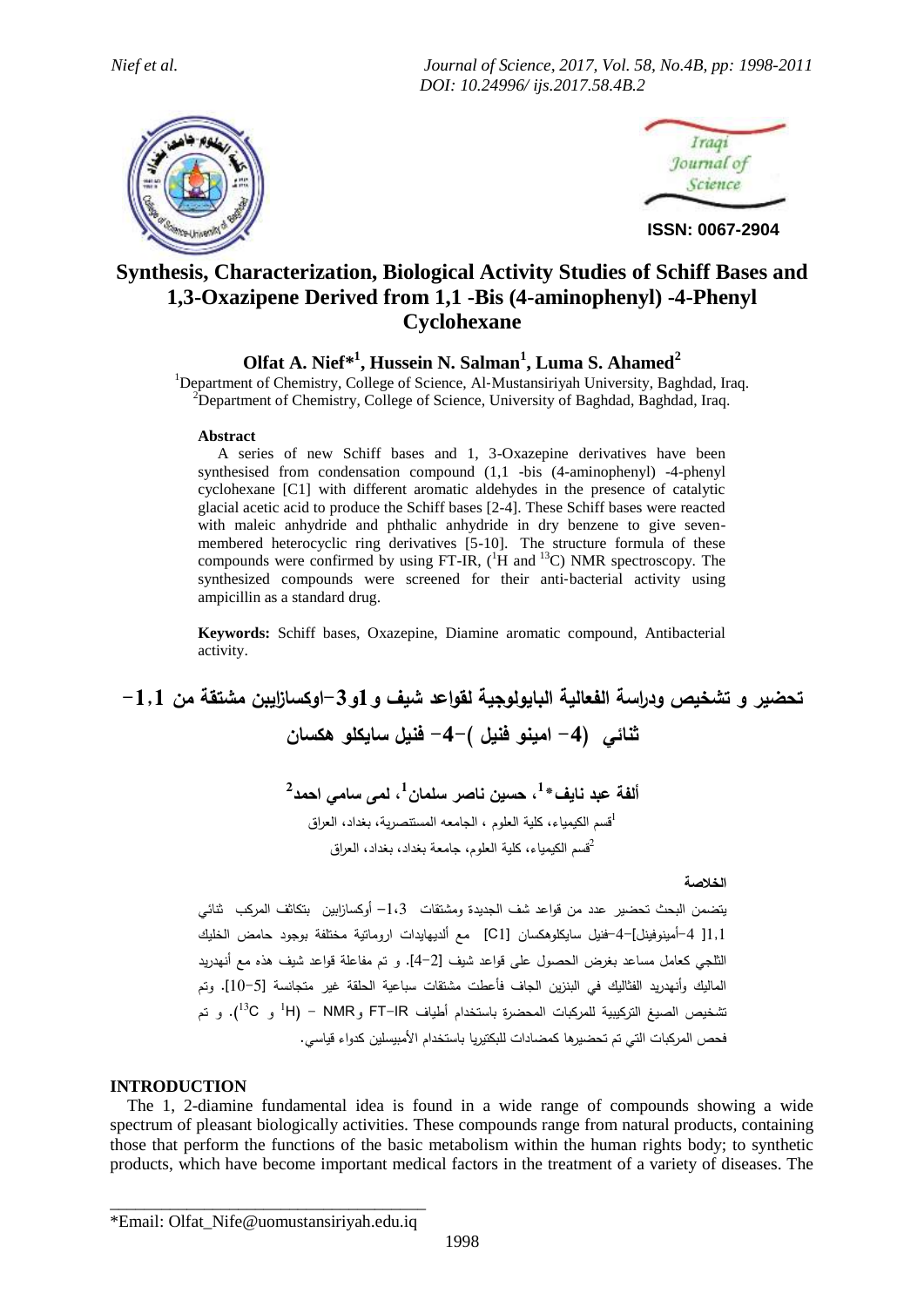importance of this simple functional group has further been proven with its application to asymmetric synthesis. There are a huge number of biologically active natural products that contain 1,2-diamines, many of which have been employed as medicinal agents for the treatment of a variety of diseases, for example 2,3-diaminopropanoic acids are found in a range of important compounds such as the glycopeptidicbleomycins, which are used as chemotherapeutic agents for the treatment of malignant lymphomas and squamous cell carcinomas and the well known penicillin-type antibiotics [1].1,2 diamines are the important constituents or intermediates in dyes, agrochemicals, varnish, coating, pesticides, fertilizers, etc. They are useful in manufacturing thermally stable polyimides, epoxy resins, formaldehyde resins [2]. A Schiff base is a nitrogen correspondent of an aldehyde or ketone in which the C=O group is exchanged by C=N-R group [3]. It is prepare by reaction of an aldehyde or ketone with a primary amine. The chemistry of  $(C=N)$  group has played asanimated role in the progress of chemical sciences, due to the presence of a lone pair of electrons on the nitrogen atom and the general electron donating character of the double bond. These compounds have very large applications in the field of chemistry [4] of which as fine chemicals medical substrates or as a starting material in the synthesis of important drugs, such as antibiotic, anti- allergic, anticancer, antiphlogisti*c* and antitumor, etc. [5-7]. Analytical reagents and ligands for metal complexes having industrial importance as an asymmetric catalysis [8- 13]. In this paper we have prepared new Schiff bases and heterocyclic derivatives of 1, 1-bis (4-aminophenyl) -4-phenyl cyclohexane because these compounds have many applications in medicine and industry.

# **Experimental**

### **1) Chemicals**

 All chemicals used in the prepare compounds were supplied from Aldrich Chemicals and its used without further purification. All melting points were taken in open capillary tube and are uncorrected by Gallenkamp capillary melting point apparatus. The purity of the compounds was checked by TLC on pre-coated  $SiO<sub>2</sub>$  gel (HF254, 200 mesh) aluminum plates (E Merk) using Butanol: Acetic acid: water (4:1:5) visualized in iodine chamber. FTIR spectra were recorded with Shimadzu (8400S) spectrophotometer. The  ${}^{1}H$ ,  ${}^{13}C$ -NMR were determined with Bruker Spectrophotometer model ultrashield at 300 MHz in DMSO -d $_6$  solution with the TMS as a standardinternal.

#### **2) Methods of synthesis**

# **1) Synthesis ofcompound (1, 1- -bis (4-aminophenyl) -4-phenyl cyclohexane C1)**

 The compound (1,1**—**bis (4-aminophenyl) -4-phenyl cyclohexane C1) was synthesized by using autoclave made from stainless steel with a volume of 300 ml and 12.5 cm diameter as shown in Figure-1 [ 14-17].



**Figure 1-** Autoclave apparatus.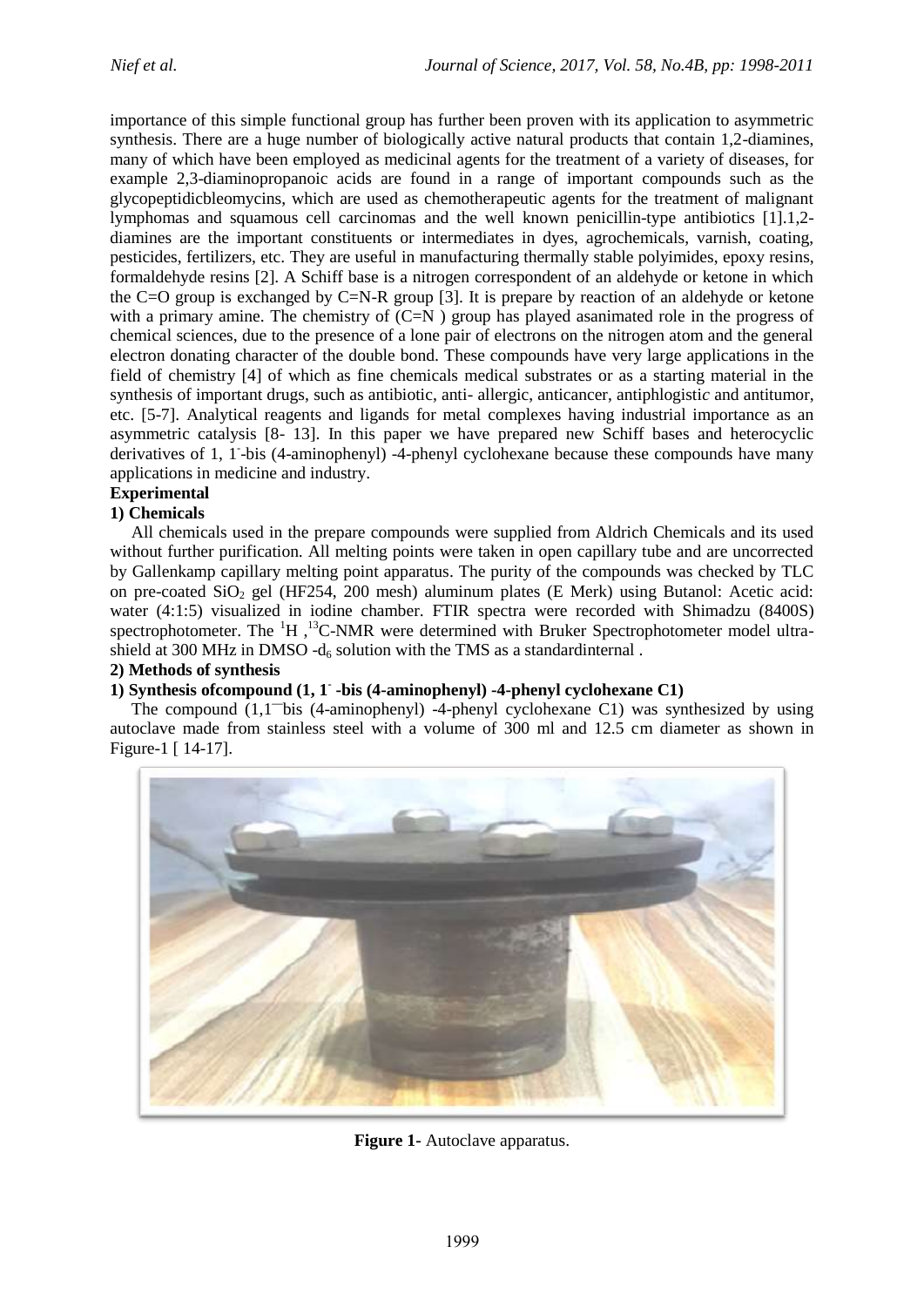0.23 mole (29.3ml) aniline, (1ml) hydrochloric acid and (0.10 mole ,17.4gm)4-phenyl cyclohexanone. The mixture was transferred into Autoclave and then closed it very well to ensure getting a high temperature and pressure. This system was heated in oil bath at  $120^{\circ}$ C for 2hrs., and then at  $140-150$ <sup>o</sup>C for 9hrs., Then the resulted mixture was placed in a beaker, The resultant solution of 1,1 -bis (4aminophenyl) -4-phenyl cyclohexane was cooled to  $120^{\circ}$ C and (50 ml) as boiling water was added to get solution.The solution was made alkaline by using 10% NaOH solution to remove unreacted aniline. The compound (C1) was filtered, washed well with distilled water and dried in an oven at 50<sup>o</sup>C.The product compound is recrystallized repeatedly from benzene, n- hexane, the purity of compound (C1) was checked by TLC. Table (1) showed the nameand structural formula of compound. **1,1- - bis (4-aminophenyl) -4-phenyl cyclohexane (C1)**

The yield: 68%:Gray greenish, M. p :110-112 °C: recrystallization solvent (benzene, n-hexane), FTIR  $(v, cm^{-1})$  [18, 19]: 3348, 3209  $v(NH<sub>2</sub>)$  symmetric and asymmetric, 1618 v (N-H deformation) [20], 3057,3026 υ(CH aromatic), 2922,2860 υ(CH aliphatic), 1579,1512 υ(C=C aromatic), 1278υ (C– N), 825,759,704 υ(CH out of plane for para and mono substituted phenyl) [Figure- 2]: <sup>1</sup>H-NMR (300 MHz, DMSO-d<sub>6</sub>, δ, ppm): 7.7- 6.9 (m, 8H, Ar-H), 6.7 (singlet, 4H, NH<sub>2</sub>), 1.6-2.7 (m, 9H, cyclohexyl ring) [Figure-3]: <sup>13</sup>C-NMR DMSO- d<sub>6</sub>): 29,33,34,42 (C-cyclohexyl ring), 115-129 (C aromatic ring),  $149$  (C-NH<sub>2</sub>), [Figure-4].

# **2) Synthesis of Schiff bases (C 2-4) [5]**

 Compound C1 (0.342g, 0.001mol) was taken in a 100ml single necked round bottom flask, 10mL of absolute ethanol and substituted aromatic aldehyde (0.002mol) in (20ml) absolute ethanol and two drops of glacial acetic as a catalyst was added. The reaction mixture was refluxed for (8 -12 hrs). The solvent was removed under reduced pressure to offer the product. The Schiff bases were recrystallized repeatedly from appropriate solvent systems and their purity was checked by TLC in appropriate solvent system at room temperature. Table (1) showed names and structural formula of the prepared compounds.

### **2,2'-((4-phenylcyclohexane-1,1-diyl)bis(4,1-phenylene))bis(azanylylidene))bis(methanylylidene)) diphenol (C2)**

 The yield: 50% : pale green, M. p: 179-181°C;recrystallization solvent (Chloroform) FTIR (υ, cm-<sup>1</sup>): 3026 υ(CH aromatic), 2943, 2854 υ(CH aliphatic), 1614 υ(CH=N), 1595, 1570, 1492 υ(C=C aromatic), υ(OH hydrogen bonding with imine group) [20] ), 1402 υ (O–Hdef.),1174 υ (C– O str.), 1363. υ(C – N), 827, 752, 786, 700 υ(CH out of plane for ortho, para and mono substituted phenyl) [Figure-5].<sup>1</sup>H-NMR spectrum of compound (C2) showed clear signals at  $\delta$ = 1.5-4.2 ppm due to protons of (cyclohexyl ring), multiplet signals at  $\delta$ = (6.5-8.7) ppm for aromatic protons, signals at  $\delta$ = 8.90 ppm, 8.99ppm for imine proton (-N=CH-) and OH [Figure-6].While <sup>13</sup>C-NMR spectrum of the same compound showed signal at  $\delta = (30, 36, 42, 44)$  ppm (C-cyclohexyl ring), signals at  $\delta = (116$ -149) ppm for aromatic carbons, signal at  $\delta$ = 158 ppm (C-OH) and signal at  $\delta$ = 163ppm (C=N) [Figure-7].

### **4,4'- ((4-phenylcyclohexane -1,1 -diyl) bis (4,1-phenylene)) bis (azanylylidene)) bis (methanylylidene)) bis (N,N-dimethylaniline) (C3)**

 The yield: 57%: yellow greenish, M. p: 220-222 °C: recrystallization solvent (ethanol) FTIR (υ, cm-1 ): 3076, 3051 υ(CH aromatic), 2922, 2852 υ(CH aliphatic), 1604 υ(CH=N), 1585, 1552 υ(C=C aromatic), 1365 υ(C– N), 839, 819, 736, 698 υ(CH out of plane for para and mono substituted phenyl) [Figure- 8]:<sup>1</sup>H-NMR spectrum of compound (C3) showed clear signals at  $\delta = 1.5$ -3.5 ppm due to protons (cyclohexyl ring), multiple signals at  $\delta$ = (6.4-7.9) ppm for aromatic protons and signal at  $\delta$ = 8.2 ppm for imine (-N=CH-), singlet signal at  $\delta$ = 2.24 ppm due to protons (CH<sub>3</sub>) proton [Figure- 9].

### **4, 4'-((4-phenylcyclohexane-1,1-diyl)bis(4,1-phenylene))bis(azanylylidene))bis(methanylylidene)) dibenzaldehyde (C4)**

The yield: 56 %: pale olive, M.p:195-197 °C: recrystallization solvent (ethanol): FTIR (υ, cm<sup>-1</sup>): 3080,3057,3026 υ (CH aromatic), 2926, 2935, 2858 υ (CH aliphatic),1756 υ (H aldehyde), 1701 υ(C=O), 1622 υ(CH=N), 1599, 1564, 1494 υ(C=C aromatic), 1300 υ(C– N), 879,873,758.698 υ(CH out of plane for ortho, Para, and mono substituted phenyl) Figure-10.

# **3) Synthesis of 1, 3- oxazepine ring derivatives (C5-10)**

A mixture of Schiff bases derivative (C2-4) (0.0015 mole) and (phthalic anhydride), maleic anhydride (0.0025 mole) was melted in (20mL) solvent (dry benzene). The mixture was stirred and refluxed at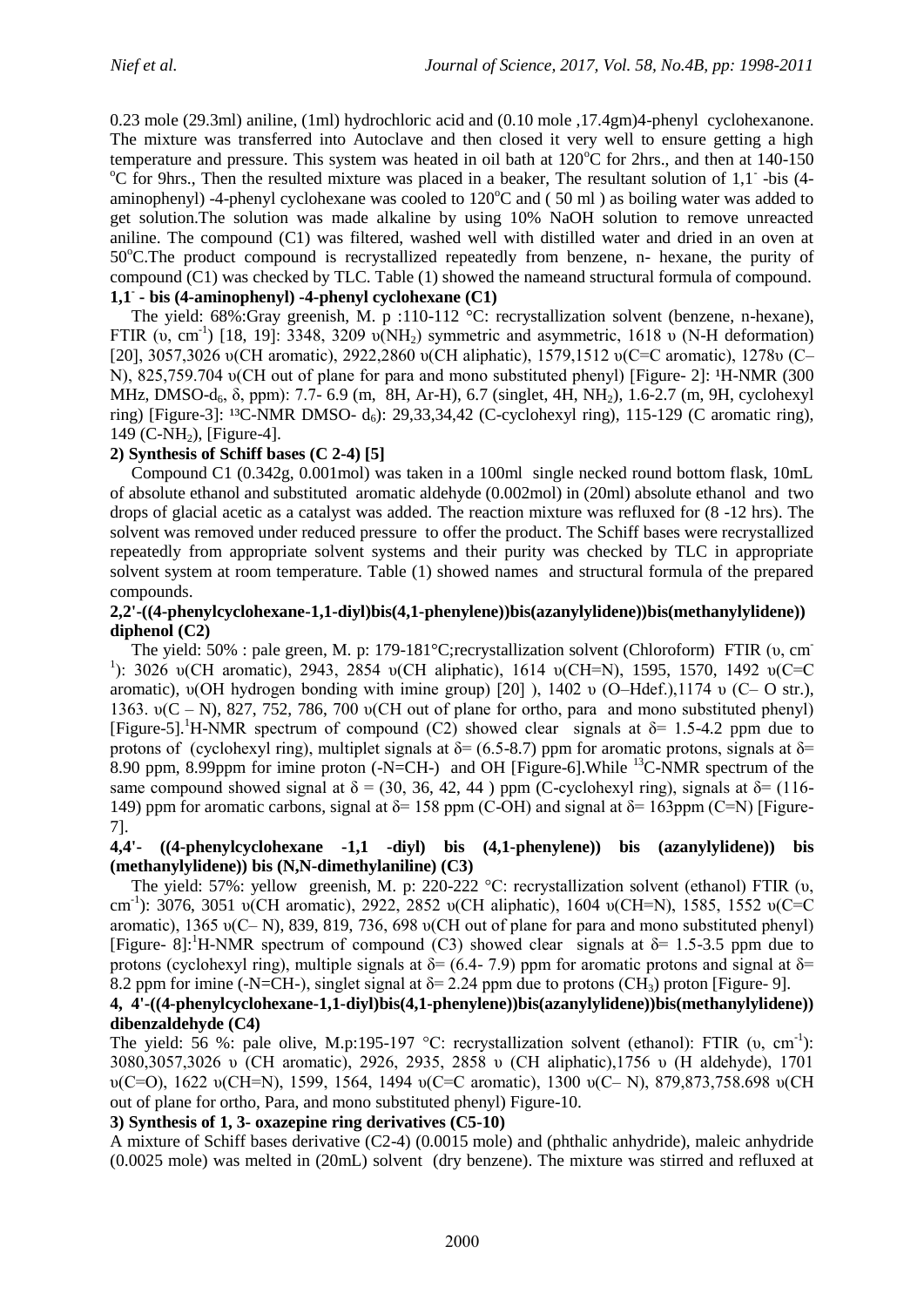9-10 hrs. Excess solvent was distilled; The resulting solid crystals were filtered and recrystallized from solvents. Table (1) showed names and structural formula of the compounds.

## **3,3'-((4-phenylcyclohexane-1,1-diyl)bis(4,1-phenylene))bis(2-(2-hydroxyphenyl)-2,3-dihydro-1,3 oxazepine-4,7-dione) (C5)**

The yield: 50%; dark green, M. p: 147-149°C; recrystallization solvent (Dioxan) FTIR (υ,cm<sup>-1</sup>): 3080,3026 υ (CH aromatic), 2956,2856 υ (CH aliphatic), 1595, 1575 υ (C=C aromatic), 3346-3200 υ(OH broad), 1664 υ (C=O lactam), 1714 υ(C=O lactone), 1402 υ(O– H def.), 1151 υ(C – O str.), 1280 υ(C – N), 831, 758, 700 υ(CH out of plane for para, ortho and mono substituted phenyl) Figure-11.

### **4,4'-((4-phenylcyclohexane-1,1-diyl)bis(4,1-phenylene))bis(3-(2-hydroxyphenyl)-3,4 dihydrobenzo[e][1,3]oxazepine-1,5-dione) (C6)**

The yield: 50%; dark green, M.p: 100-103°C; recrystallization solvent (Dioxan), FTIR (υ, cm<sup>-1</sup>): 3057, 3014 υ (CH aromatic), 2956, 2854 υ(CH aliphatic), 1597, 1573 υ (C=C aromatic), 3346-3200 υ(OH broad), 1677 υ (C=O lactam), 1722 υ (C=O lactone), 1377 υ(O–H def.), 1118 υ(C–O str.), 1253 υ(C – N), 871, 756, 700 υ(CH out of plane for para, ortho and mono substituted phenyl) [Figure- 12]. **3,3'-((4-phenylcyclohexane-1,1-diyl) bis (4,1-phenylene))bis(2-(4-(dimethylamino)phenyl)-2,3-**

# **dihydro-1,3-oxazepine-4,7-dione) (C7)**

The yield: 58% : nutty bold, M. p. 78-80:  $\degree$ C; recrystallization solvent (THF). FTIR (υ,cm<sup>-1</sup>): 3051 υ (CH aromatic), 2918, 2864 υ(CH aliphatic), 1593, 1539 υ (C=C aromatic), 1662 υ(C=O lactam), 1716 υ (C=O lactone), 1165 υ(C–O str.), 1230 υ (C – N), 817, 727, 700 υ(CH out of plane for para, ortho and mono substituted phenyl) [Figure- 13].

## **4,4'-((4-phenylcyclohexane-1,1-diyl)bis(4,1-phenylene))bis(3-(4-(dimethylamino)phenyl)-3,4 dihydrobenzo[e][1,3]oxazepine-1,5-dione) (C8)**

The yield: 58%: nutty pale, M. p: 118-120 °C; recrystallization solvent (THF). FTIR (υ,cm<sup>-1</sup>): 3064, 3041 υ (CH aromatic), 2937, 2920, 2860 υ (CH aliphatic), 1597, 1579 υ (C=C aromatic ), 1651υ (C=O lactam), 1724 υ (C=O lactone), 1167 υ(C–O str.), 1230 υ(C–N ). 817, 783, 734, 700 υ(CH out of plane for ortho, Para and mono substituted phenyl) [Figure- 14].

### **4,4'-((4-phenylcyclohexane-1,1-diyl)bis(4,1-phenylene))bis(4,7-dioxo-2,3,4,7-tetrahydro-1,3 oxazepine-3,2-diyl))dibenzaldehyde (C9)**

Yield: 58%; dark green, M.p 90-92 °C; recrystallization solvent (THF). FTIR  $(v, cm^{-1})$ : 3088,3058v (CH aromatic), 2752 υ(H aldehyde) 2972,2864 υ(CH aliphatic),1599,1494 υ (C=C aromatic), 1656υ (C=O lactam), 1732 υ (C=O lactone), 1174υ (C – O str.), 1201 υ(C – N), 837, 758, 698 υ(CH out of plane for ortho, para and mono substituted phenyl) [Figure -15].

### **4,4'-(4-phenylcyclohexane-1,1-diyl) bis (4,1-phenylene)) bis (1,5-dioxo-1,3,4,5- tetrahydrobenzo [e][1,3]oxazepine-4,3-diyl))dibenzaldehyde (C10)**

The yield: 58%; pale green, M.p ; 154-156 °C; recrystallization solvent (THF). FTIR  $(v, cm^{-1})$ : 3066, 3022 υ(CH aromatic), 2928, 2858 υ(CH aliphatic), 1589, 1537, 1510 (C=C aromatic), 1662 υ(C=O lactam), 1703 υ(C=O lactone), 1199 υ(C–O str.), 1261 υ(C–N). 842, 696 υ(CH out of plane for ortho, para and mono substituted phenyl) Figure-16.

# **4) Antibacterial activity**

 The samples were supplied by dissolving (1mg ) of each compound in (1ml ) of DMSO (dimethyl sulfoxide) as a control. Agar plates were prepared for propagation tests against bacteria using medium agar.Plates were incubated later at 37 °C. In the positive reactions, it observed appearance of zones of inhibition about the disks.compounds were checked for their anti‐microbial activity. The inhibition of microorganism under standardized condition was utilized to demonstrate antimicrobial action of these compounds. In this workperformance of 10 compounds were detected against *S. aureus, S. pyogenes (G+), K.pneumonia, E. coli (G-).* The concentration of the test compound used was (1mg/ml) and Ampicillin was taken as the standard compound. All the synthesized compounds were screened *in vitro* for antibacterial activity against *S. aureus, S. S.pyogenes, K.pneumoniaaeruginosa, E.coli* using disc diffusion method at 1mg/ml disc concentration, Ampicillin (18‐23 mm, zone of inhibition ), DMSO (dimethyl sulphoxide) was taken is used as a solvent control [21-23].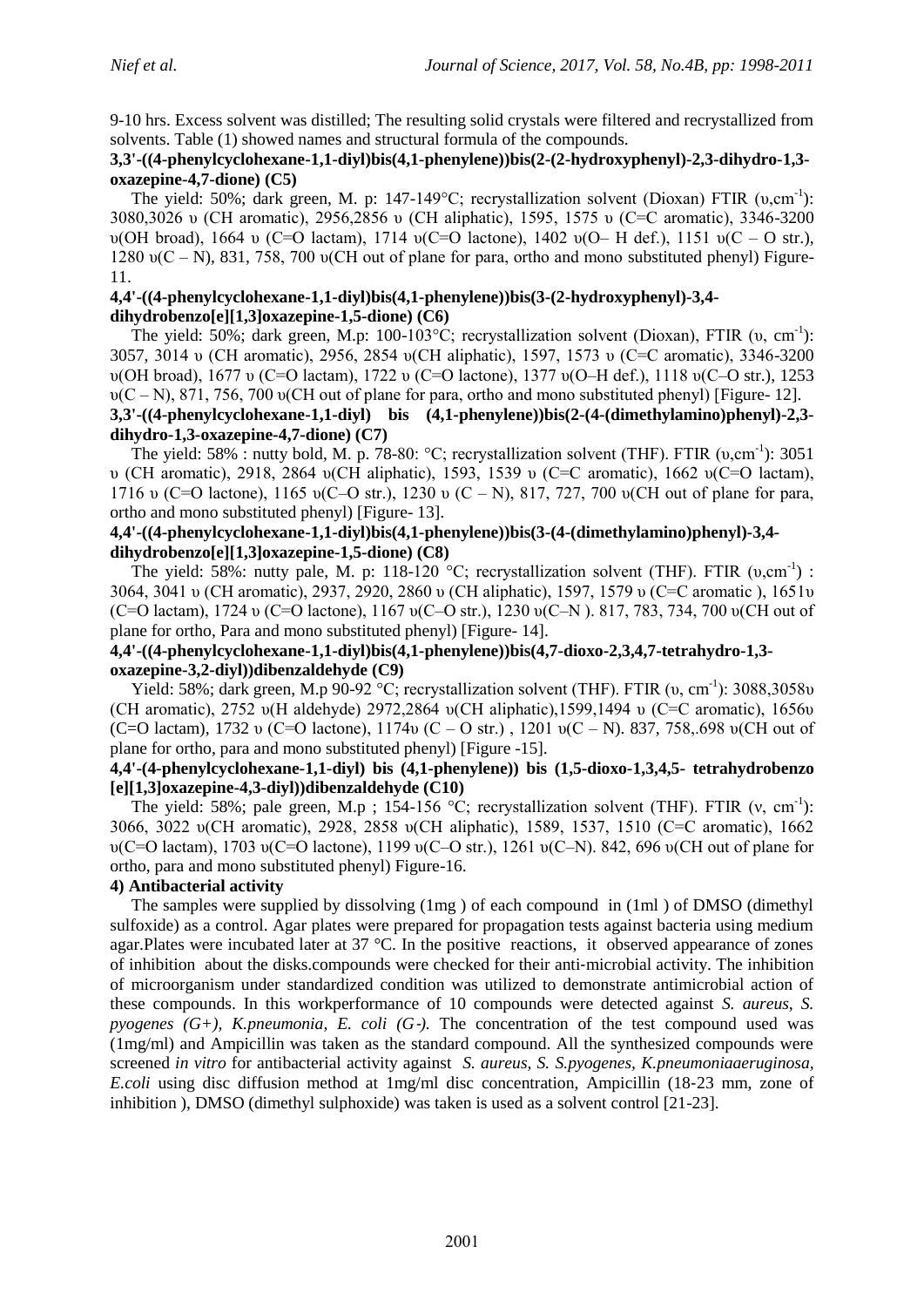| <b>Symbol</b><br>compound | Name of compound                                               | <b>Structural formula of compound</b>                                                                                                                              |
|---------------------------|----------------------------------------------------------------|--------------------------------------------------------------------------------------------------------------------------------------------------------------------|
| C1                        | NH <sub>2</sub><br>$H_2$<br>Ρh                                 | $1,1$ <sup>-</sup> - bis (4-aminophenyl) -4-<br>phenyl cyclohexane                                                                                                 |
| C <sub>2</sub>            | HO.<br>OH<br>ပြ<br><u>ទ</u><br>Ρh                              | 2,2'-((((4-phenylcyclohexane-1,1-<br>$diyl)$ bis $(4,1$ -<br>phenylene))bis(azanylylidene))bis(<br>methanylylidene)) diphenol                                      |
| C <sub>3</sub>            | CH <sub>3</sub><br>$H_3C_3$<br>CH <sub>3</sub><br>$H_3C$<br>Ph | 4,4'-((((4-phenylcyclohexane-1,1-<br>$diyl)$ bis $(4,1$ -<br>phenylene))bis(azanylylidene))bis(<br>methanylylidene)) bis (N,N-<br>dimethylaniline)                 |
| C <sub>4</sub>            | о<br>cн<br>Ρh                                                  | $4,4'$ - $(((4$ -phenylcyclohexane-1,1-<br>$diyl)bis(4,1-$<br>phenylene))bis(azanylylidene))bis(<br>methanylylidene)) dibenzaldehyde                               |
| C <sub>5</sub>            | HO.<br>OH<br>Рh                                                | 3,3'-((4-phenylcyclohexane-1,1-<br>$div1$ ) $bis(4,1$ -phenylene)) $bis(2-(2-$<br>hydroxyphenyl)-2,3-dihydro-1,3-<br>oxazepine-4,7-dione)                          |
| C6                        | нc<br>$\sigma^c$<br>⊂≈໐                                        | 4,4'-((4-phenylcyclohexane-1,1-<br>$diyl)bis(4,1-phenylene))bis(3-(2-$<br>hydroxyphenyl)-3,4-<br>dihydrobenzo[e][1,3]oxazepine-<br>$1, 5$ -dione)                  |
| C7                        | CH <sub>3</sub><br>$H_3C$<br>$H_3C$<br>сн <sub>з</sub><br>Ρh   | 3,3'-((4-phenylcyclohexane-1,1-<br>$diyl)bis(4,1-phenylene))bis(2-(4-$<br>(dimethylamino)phenyl)-2,3-<br>dihydro-1,3-oxazepine-4,7-dione)                          |
| C8                        | CH <sub>3</sub><br>$H_3C$<br>$CH_{3}$<br>$H_3C$<br>Ő<br>°٥     | 4,4'-((4-phenylcyclohexane-1,1-<br>$diyl)bis(4,1-phenylene))bis(3-(4-$<br>(dimethylamino)phenyl)-3,4-<br>dihydrobenzo[e][1,3]oxazepine-<br>$1, 5$ -dione)          |
| C9                        | о<br>Сн<br>$^{O}_{\rm 2H}$<br>Рh                               | 4,4'-(((4-phenylcyclohexane-1,1-<br>$diyl)bis(4,1-phenylene))bis(4,7-$<br>$dioxo-2,3,4,7-tetrahydro-1,3-$<br>oxazepine-3,2-diyl))dibenzaldehyde                    |
| C10                       |                                                                | 4,4'-(((4-phenylcyclohexane-1,1-<br>$diyl)bis(4,1$ -phenylene) $bis(1,5-$<br>$dioxo-1, 3, 4, 5$ -<br>tetrahydrobenzo[e][1,3]oxazepine-<br>4,3-diyl))dibenzaldehyde |

| Table 1- The name and structural formula of the prepared compounds. |  |  |  |
|---------------------------------------------------------------------|--|--|--|
|                                                                     |  |  |  |

#### **5 Results and Discussion**

The structures formal of the new prepared compounds were shown in scheme- 1.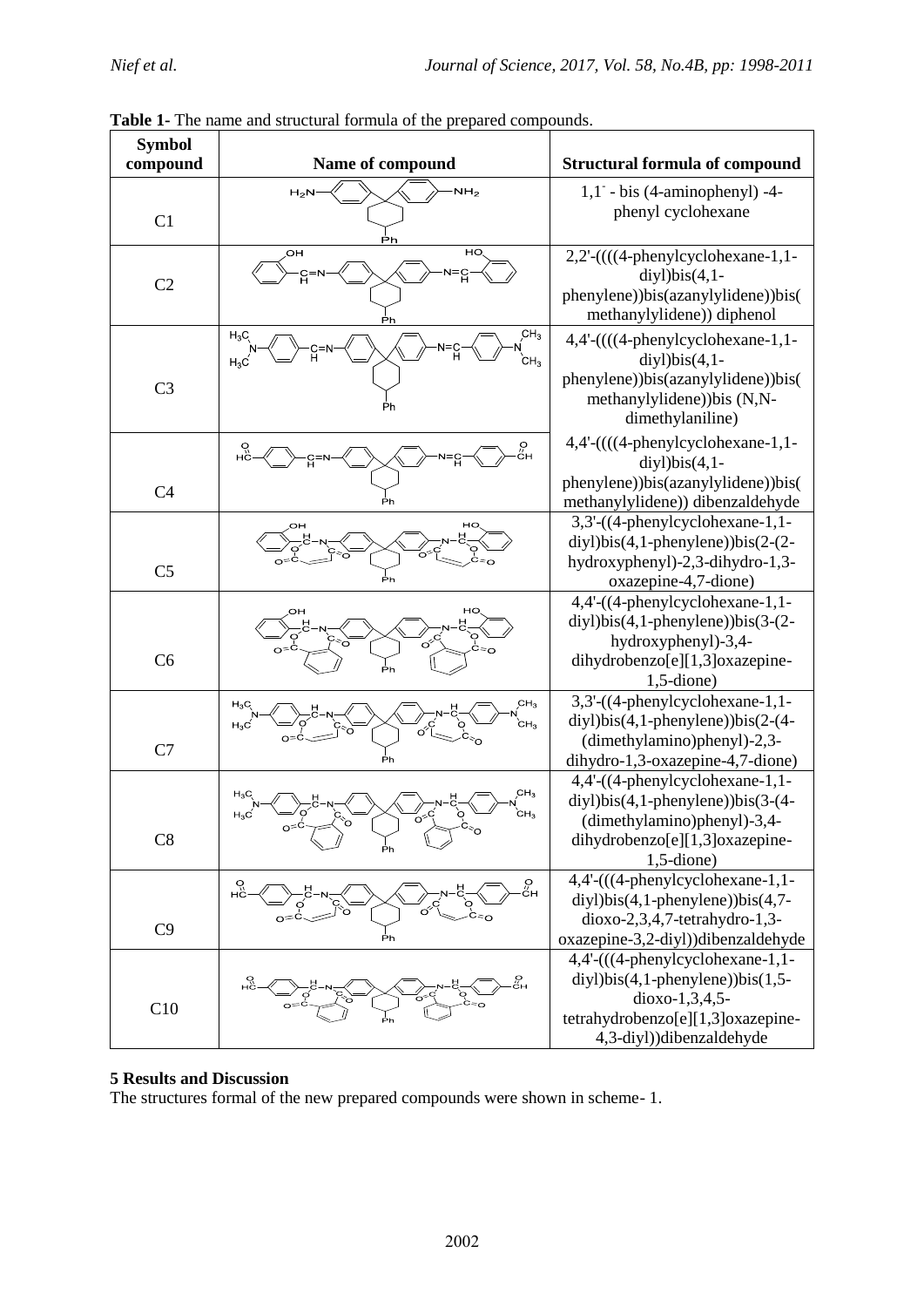

**Scheme 1**-Structures formal of the new prepared compounds.

 The 1, 1' bis (4-aminophenyl) -4-phenyl cyclohexane is prepared according to literature [14-17]. Compound  $(C1)$  is identified by physical properties, FT-IR and  $H$ <sup>1</sup>H,<sup>13</sup>C -NMR spectroscopy. The FT-IR spectrum of compound (**C**1) shows clear absorption bands at υ (3348, 3209) cm-1 , due to symmetrical and asymmetrical bands for  $(NH<sub>2</sub>)$  group. The <sup>1</sup>H-NMR spectrum in DMSO- $d<sub>6</sub>$  as a solvent shows the following data:  $v = 7.7-6.9$  (m, 8H, Ar-H),  $v = 6.7$  (singlet, 4H, NH<sub>2</sub>),  $v = 1.6-$ 2.7(m, 9H, cyclohexyl ring).The <sup>13</sup>C-NMR spectrum in DMSO-  $d<sub>6</sub>as a solvent shows the following$ data: 29.,33,34,42 (C-cyclohexyl ring), 115-129 (C aromatic ring), 149 (C-NH<sub>2</sub>).

 Schiff bases [C 2-4] were synthesized by condensation of one mole of aromatic primary amines (C1) with two moles of benzaldehyde derivative in the presence of two drops of glacial acetic acid as catalyst in absolute ethanol. Schiff bases (C2-4) is identified by physical properties, FT-IR and  ${}^{1}H$ ,  ${}^{13}C$ -NMR spectroscopy. The FT-IR spectra of these bases showed disappearance of absorption bands at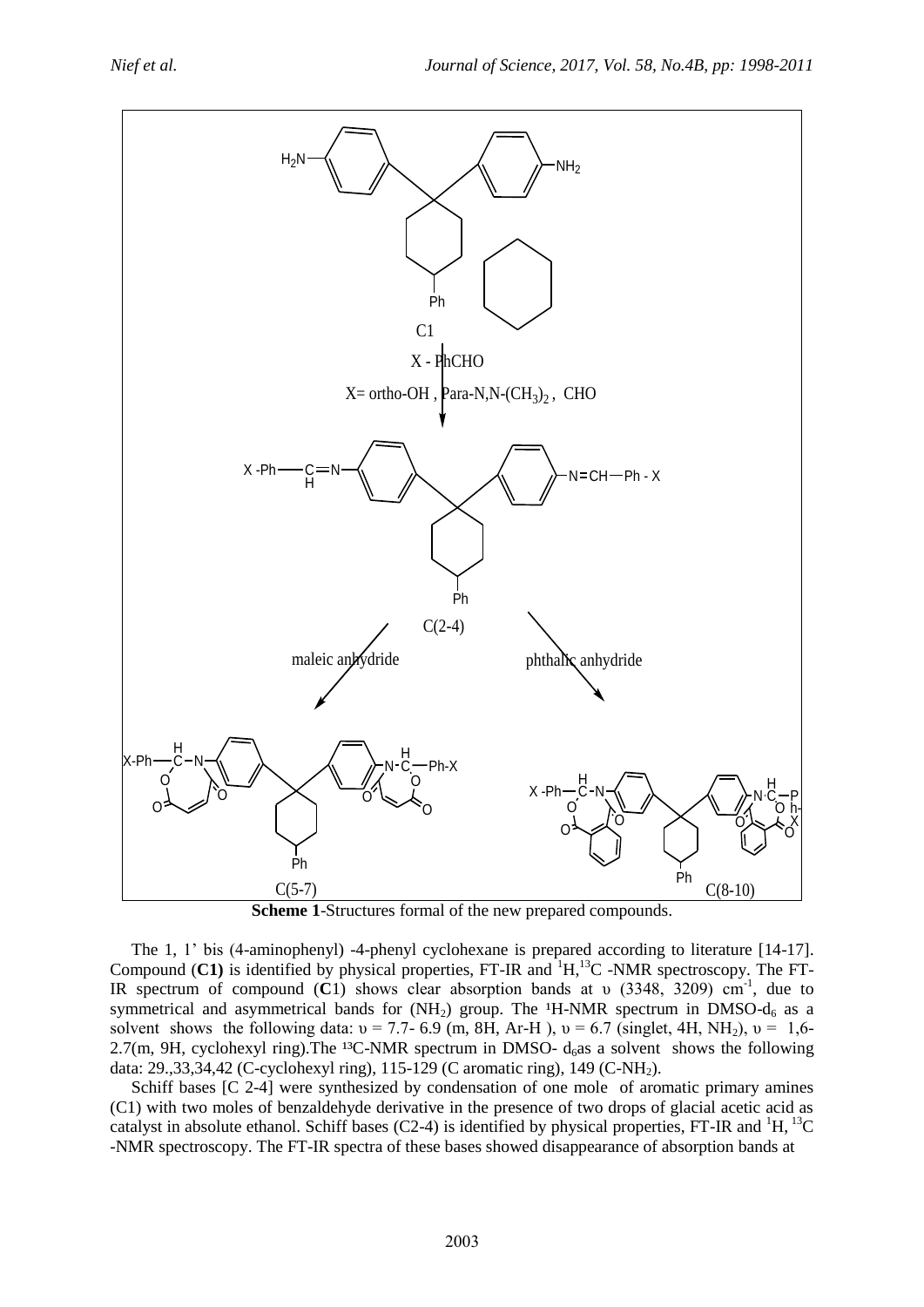

**Figure 2-** FT-IR spectrum of (C1).



**Figure 3-** <sup>1</sup>H-NMR spectrum of (C1).



**Figure 4-** <sup>13</sup>C-NMR spectrum of compound (C1).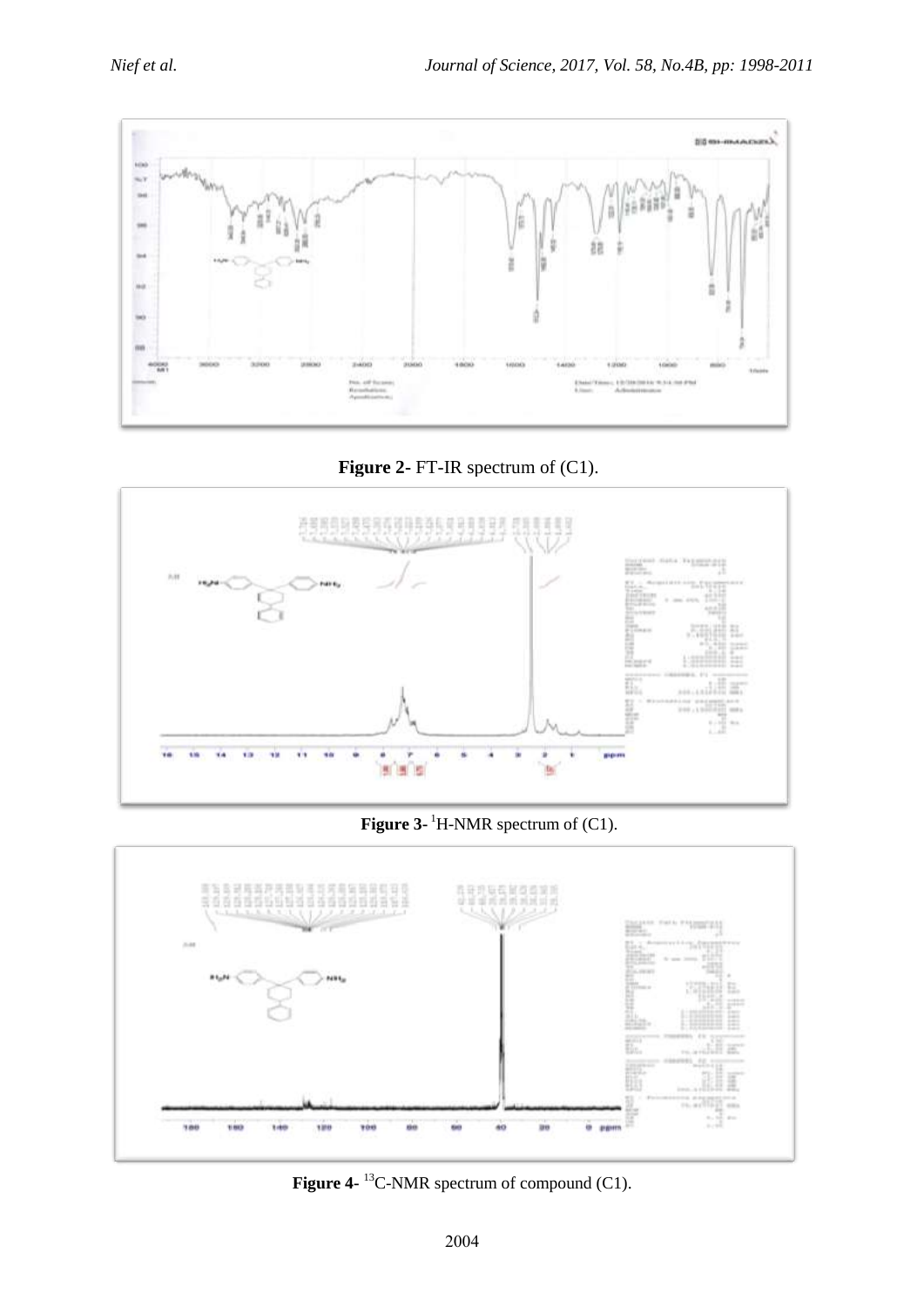υ (3348, 3209) cm<sup>-1</sup>) which belonging to (-NH<sub>2</sub>) group and presence of new absorption bands at υ (1622-1604) cm<sup>-1</sup>due to isomethane (C=N) group.<sup>1</sup>H-NMR spectra of these bases in DMSO- $d_6$  as a solvent show the following data signals at  $\delta$ = 1.5 -4.2 ppm due to protons of (cyclohexyl ring), multiplet signals at  $\delta$ = (6.4- 8.7) ppm for aromatic protons and signals at  $\delta$ = 8.2-8.9 ppm for imine proton (N=CH).<sup>13</sup>C-NMR spectrum of compound (C2) showed signal at  $\delta$ = (30, 36, 42, 44) ppm (Ccyclohexyl ring), signals at  $\delta$ = (116-149) ppm for aromatic carbons, signal at  $\delta$ = 158 ppm (C-OH) and signal at  $\delta$ = 163 ppm for (C=N).



**Figure 5-** FT-IR spectrum of (C2).



**Figure 6-** <sup>1</sup>H-NMR spectrum of (C2).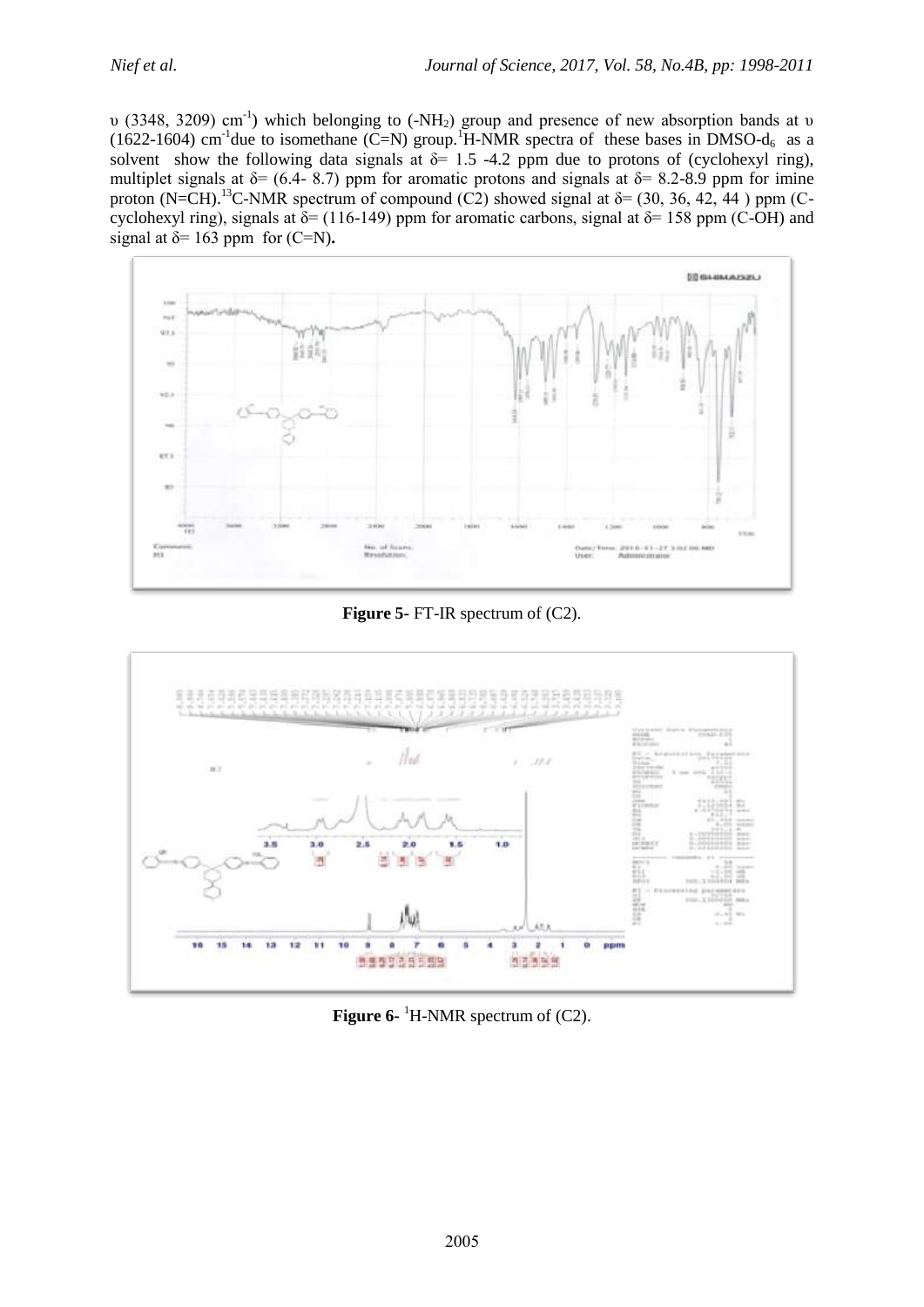

Figure 7-<sup>13</sup>C-NMR spectrum of compound (C2).



**Figure 8-** FT-IR spectrum of compound (C3).



**Figure 9-** <sup>1</sup>HNMR spectrum of compound (C3).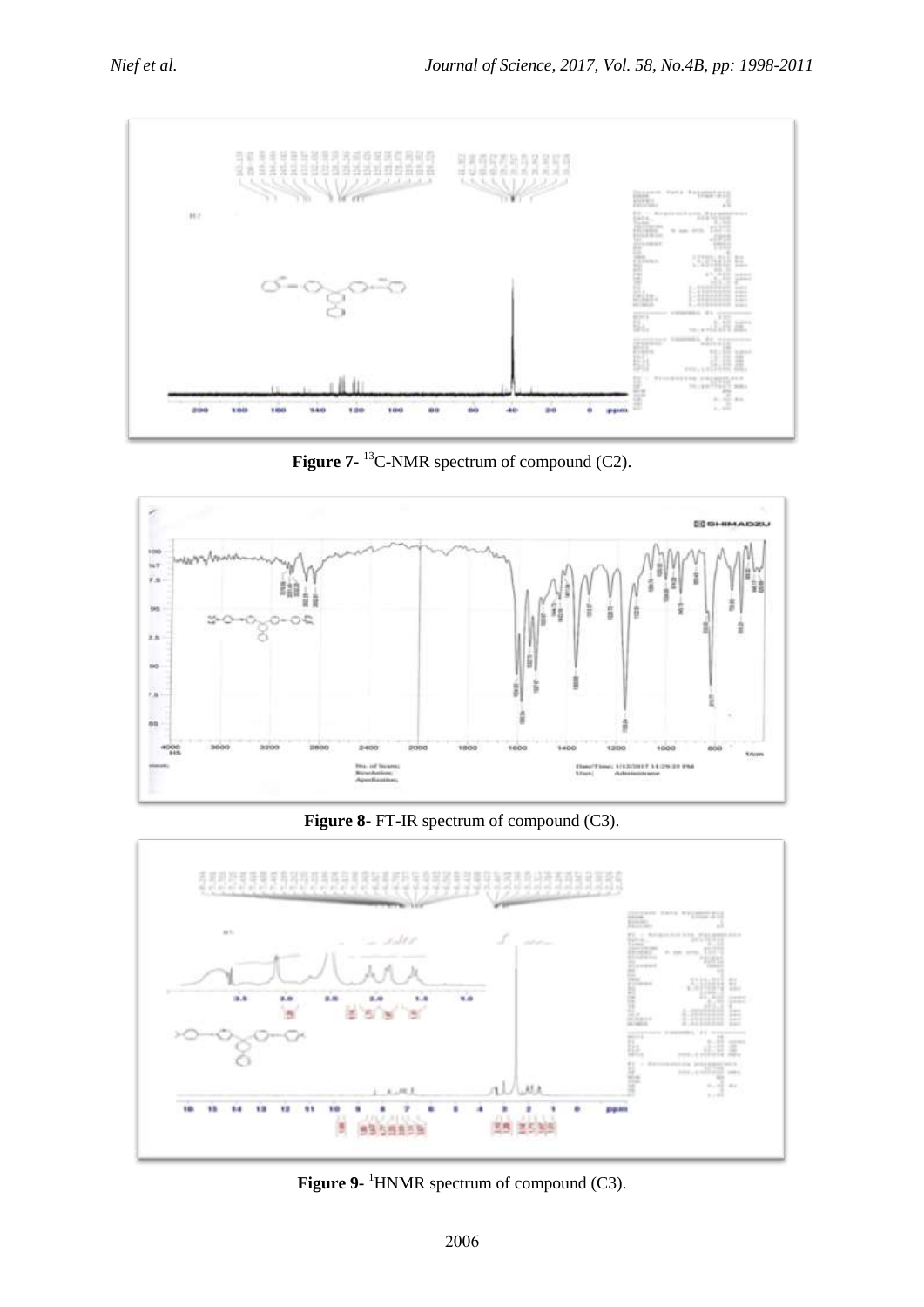

**Figure 10-** FT-IR- spectrum of compound (C4).

Pericyclic reactions, between imine groups of Schiff bases (C2-4) and cyclic acid anhydride [maleic anhydride and phthalic anhydride] in dry benzene, were carried out to synthesis of 1, 3-oxazepine derivatives (C5-10). Scheme (2) shows mechanism of the pericyclic reaction for the synthesis of 1, 3 oxazepine compounds [23].



**Scheme-2** Mechanism of synthesised 1, 3-oxazepine.

Oxazepine compounds (C5-10) are identified by physical properties and FT-IR spectra. FT-IR [19, 20] spectra of oxazepines compounds showed the appearance of absorption bands at  $v(1732-1703)$  cm<sup>-1</sup> and  $v(1651-1662)$  cm<sup>-1</sup> for  $v(C=O)$  rings) of lactone and lactam respectively.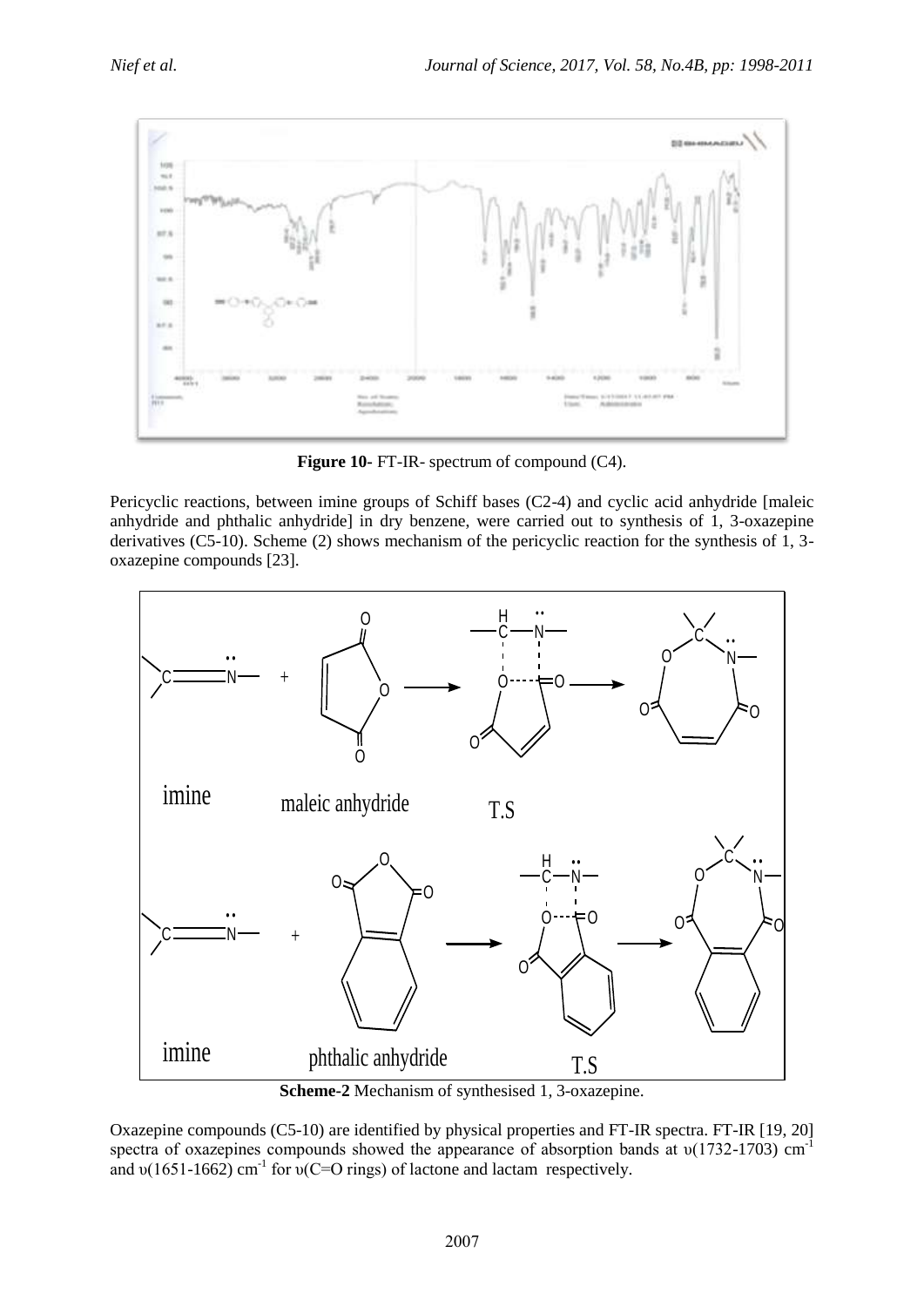

**Figure 11-** FT-IR- spectrum of compound (C5).



**Figure 12**- FT-IR- spectrum of compound (C6)



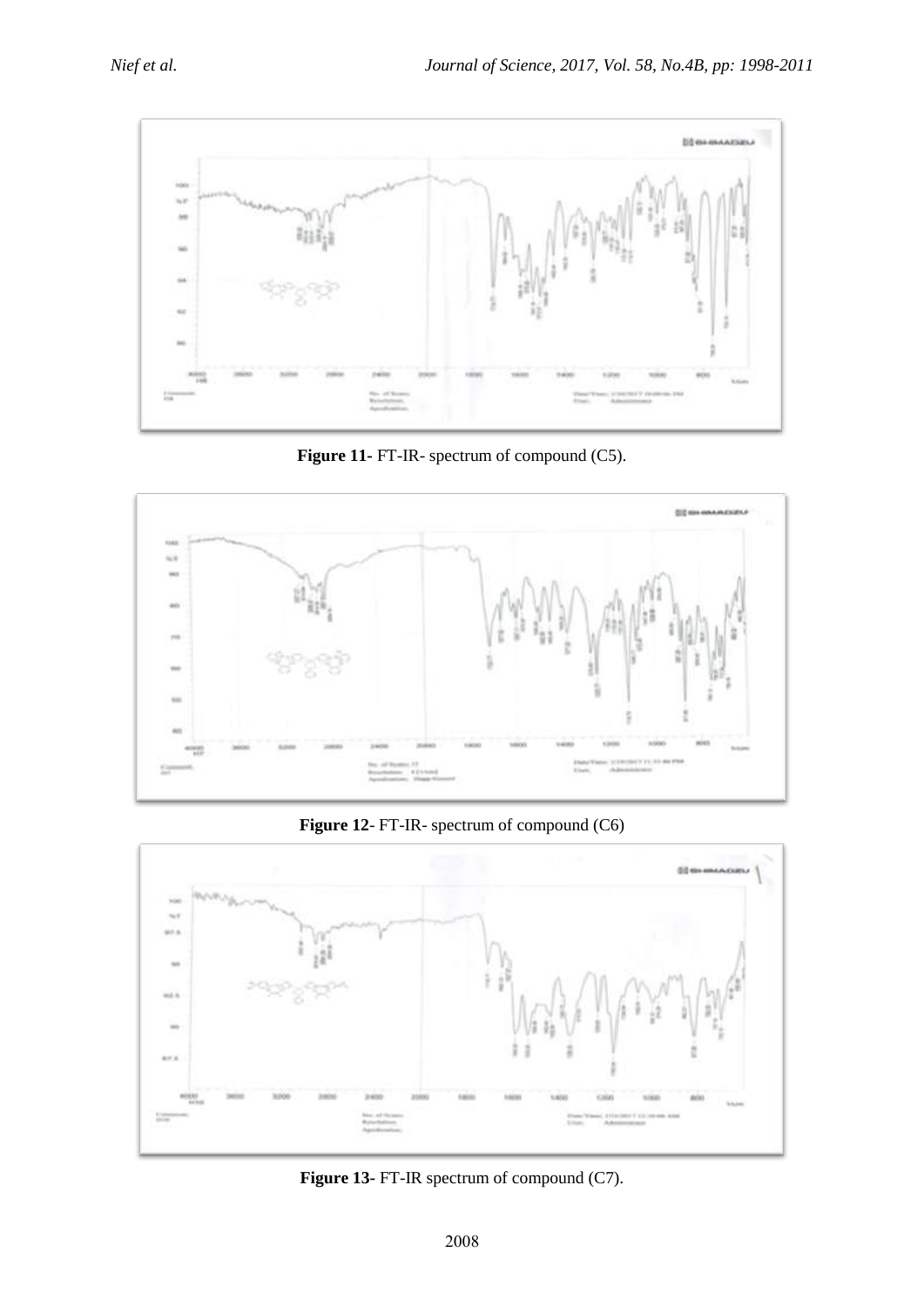





**Figure 15-** FT-IR spectrum of compound (C9).



**Figure 16-** FT-IR spectrum of compound (C10).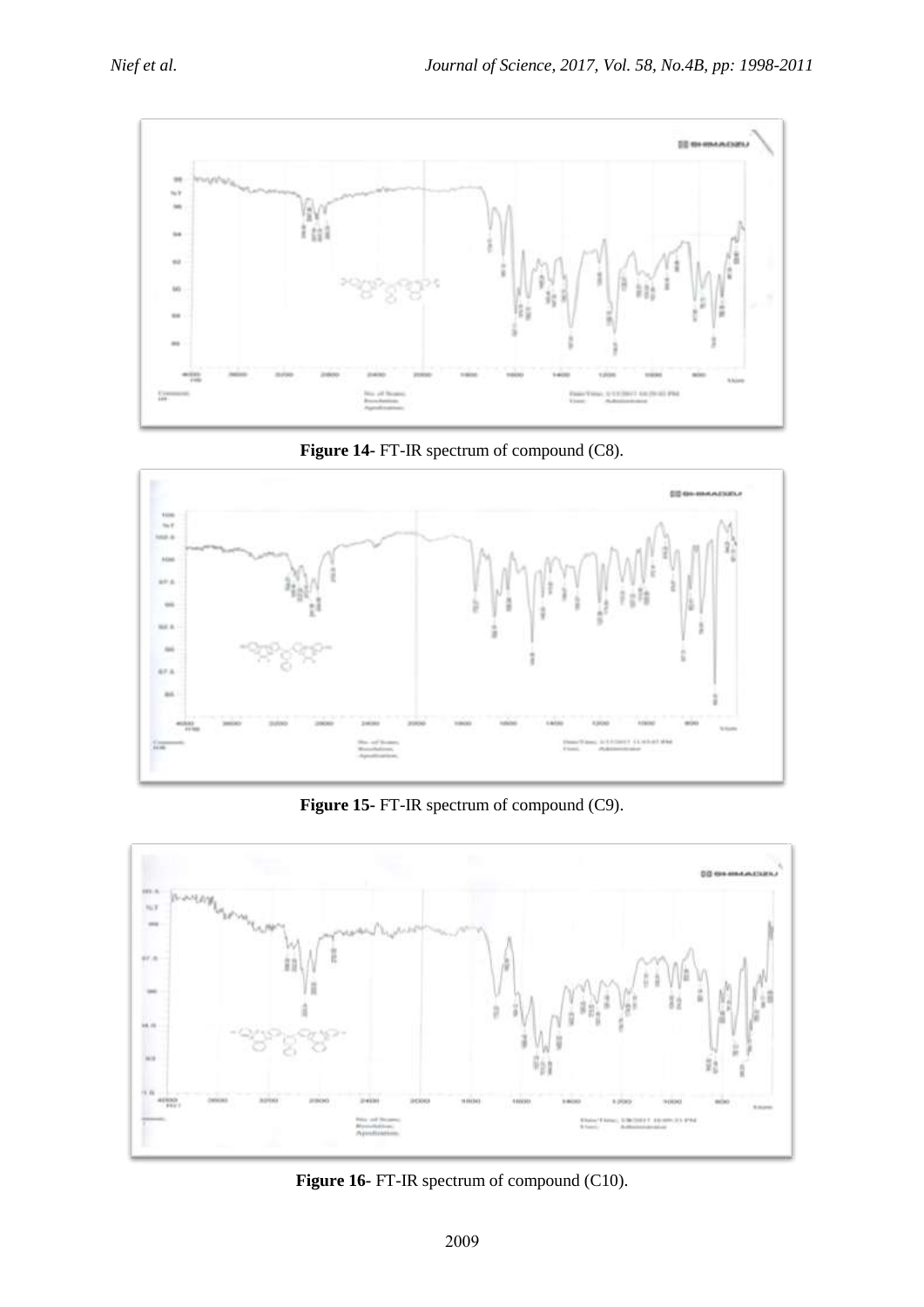# **Biological activity**

 A comparative zone of inhibition (mm) for Schiff bases, oxazipene and standard drugs are reported in Table-1. The test results presented in Table-2 from which it is clear that the prepared Schiff bases have moderate antibacterialactivity in comparison with standard drugs. Oxazipene compounds showed highly active against *E. coli* as compared to Schiff bases.

| Compound          | Antibacterial activity zone of inhibition (mm) |              |             |           |  |  |
|-------------------|------------------------------------------------|--------------|-------------|-----------|--|--|
|                   | E.coli                                         | K. pneumonia | S. pyogenes | S. aureus |  |  |
| C <sub>1</sub>    | 9                                              | 8            | 9           | 8         |  |  |
| C <sub>2</sub>    | 8                                              | 9            | 10          | 12        |  |  |
| C <sub>3</sub>    | 9                                              | 8            | 9           | 8         |  |  |
| C <sub>4</sub>    | 8                                              | 9            | 10          | 9         |  |  |
| C <sub>5</sub>    | 12                                             | 11           | 13          | 12        |  |  |
| C <sub>6</sub>    | 18                                             | 14           | 12          | 11        |  |  |
| C <sub>7</sub>    | 11                                             | 9            | 11          | 12        |  |  |
| C <sub>8</sub>    | 13                                             | 10           | 12          | 12        |  |  |
| C <sub>9</sub>    | 12                                             | 11           | 10          | 10        |  |  |
| C <sub>10</sub>   | 12                                             | 9            | 11          | 10        |  |  |
| Ampicillin (std.) | 22                                             | 18           | 20          | 23        |  |  |

**Table 2-** Biological activity of the synthesized compounds**.**

# **References**

- **1.** Lucet, D., Le Gall T., and Mioskowski C. **1998**. The chemistry of vicinal diamines. *Angew. Chem. Int. Ed.*, **37**: 2580–2627.
- **2.** Ma, [T., Shujiang Z.,](http://www.sciencedirect.com/science/article/pii/S0141391010001461) Li [Y.](http://www.sciencedirect.com/science/article/pii/S0141391010001461) , Yang [F.,](http://www.sciencedirect.com/science/article/pii/S0141391010001461) Gong [C.,](http://www.sciencedirect.com/science/article/pii/S0141391010001461) and Zhao [J.](http://www.sciencedirect.com/science/article/pii/S0141391010001461) **2010**. Synthesis and characterization of novel polyimides derived from 4-phenyl-2, 6-bis [3-(4-aminophenoxy)-phenyl]-pyridine diamine and aromatic dianhydrides. *Polymer Degradation and Stability,* **95**: 1244-1250.
- **3.** Hugol, S. **1864.** Mitteilungen aus dem universitats laboratorium in Pisa: Eineneue reihe organischer basen. Justus Liebigs. *Ann Chem*., **131**: 118–119.
- **4.** Patai, S. **1970.** *The chemistry of the carbon nitrogen double bond*. John Wiley and Sons, London.
- **5.** Kyzmin, V. E., Artemenko A.G., Lozytska R. N., Fedtchouk A. S, Lozitsky V. P., Muratov E. N. and Mescheriakov A. K. **2005**. Investigation of anticancer activity of macro cyclic schiff bases by means of 4-D QSAR based on complex representation of molecular structure. *SAR and QSAR in Environmental, Research*, **16**: 219-224.
- **6.** Ingold, C. K. 1969. *Structure and mechanism in organic chemistry*. 2<sup>nd</sup> ed. Ithaca Cornell Univ.
- **7.** Mishra, A. P., Khare, M. and Gautam, S. K. **2002**. Synthesis, physico–chemical characterization and antibacterial studies of some bioactive schiff bases and their metal chelates*. Synth. React. Inorg. Metal Org. Chem*., **32**: 1485-1491.
- **8.** Bilgic, S. and Caliskan, N. **2001**. An investigation of some schiff bases as a corrosion inhibitors for austenitic chromium-nickel steel in H2SO4. *J. Appl. Electroche*, **31**: 79-83.
- **9.** Sabry, D.Y., Youssef, T. A., El-Medani, S. M. and Ramadan, R. M. **2005**. Reaction of chromium and molybdenum carbonyls with bis (salicylaldehyde) ethylene diimine schiff base ligand. *J. Coord. Chem*. **56**: 1375-1381.
- **10.** Mishra, A. P., Khare, M. and Gautam, S. K. **2002**. Synthesis physico-*chemical* bases and their metal chelates. *Synth. React Inorg. Met-Org Chem.*, **32**: 1485-1500.
- **11.** Bi, C. and Fan Y. **2004**. *Synth. React Inorg and Met-Org Chem.,* **34**: 687-695.